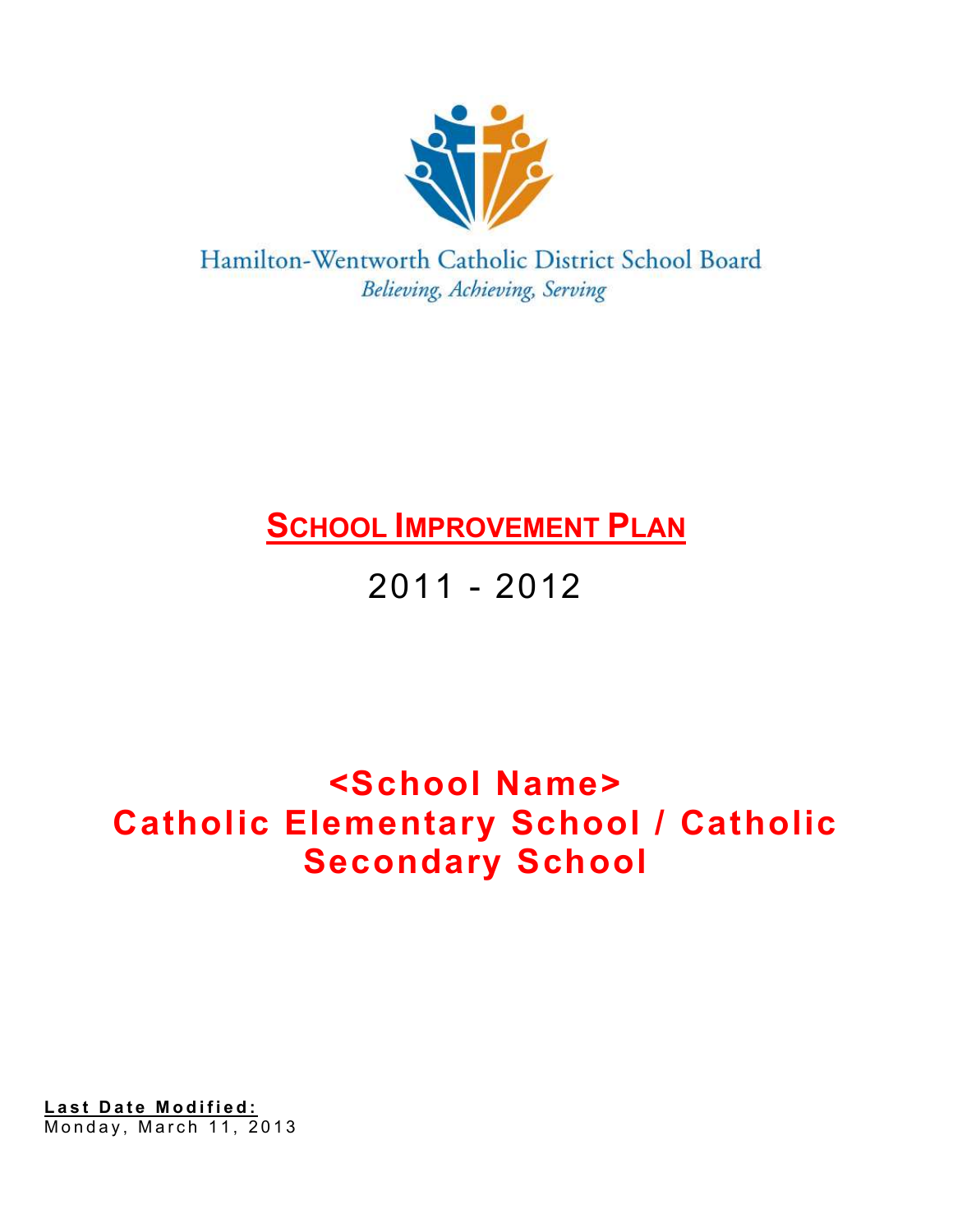## **SCHOOL IMPROVEMENT PLAN GOALS (2011-2012)**

| <b>LITERACY GOAL:</b>           |  |  |
|---------------------------------|--|--|
|                                 |  |  |
|                                 |  |  |
|                                 |  |  |
|                                 |  |  |
|                                 |  |  |
|                                 |  |  |
|                                 |  |  |
|                                 |  |  |
|                                 |  |  |
| <b>CSEF Focus Indicator(s):</b> |  |  |

## **NUMERACY GOAL:**

**CSEF Focus Indicator(s):**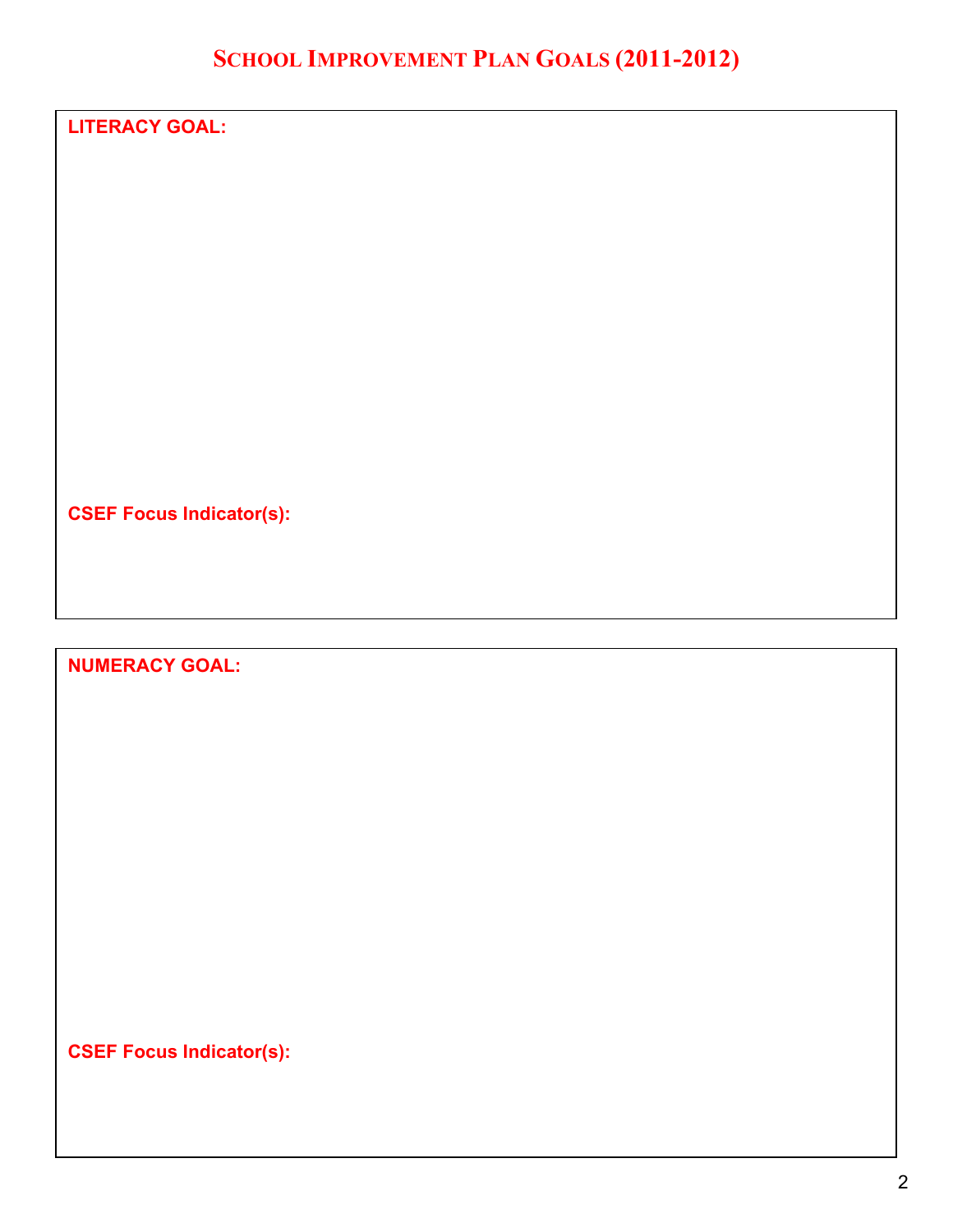Targeted Actions

1.

#### Targeted Actions

1.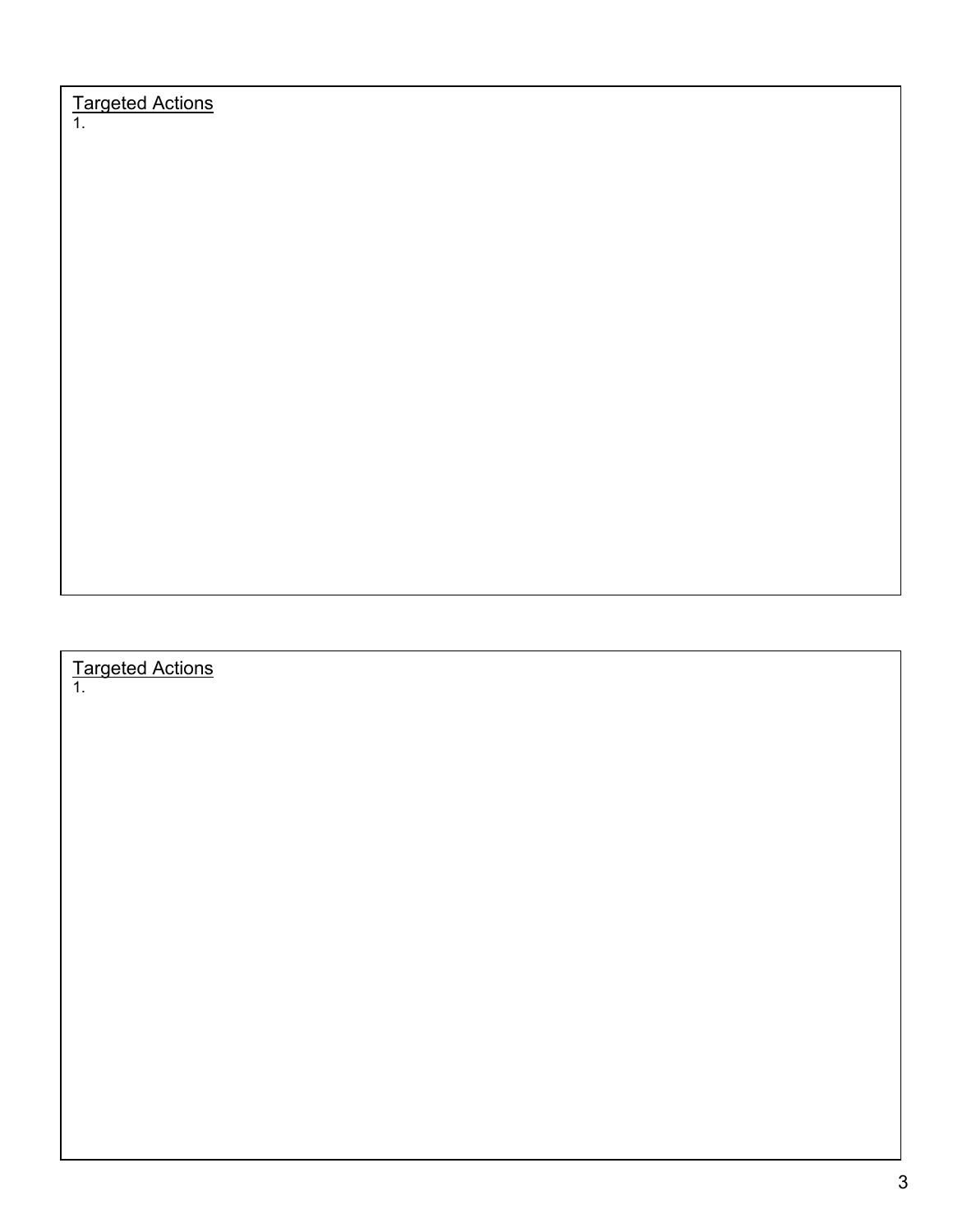**LEARNING WITH FAITH GOAL:** 

**CSEF Focus Indicator(s):** 

**PATHWAYS GOAL:** 

**CSEF Focus Indicator(s):** 

**CATHOLIC COMMUNITY, CULTURE & SERVICE GOAL:** 

**CSEF Focus Indicator(s):**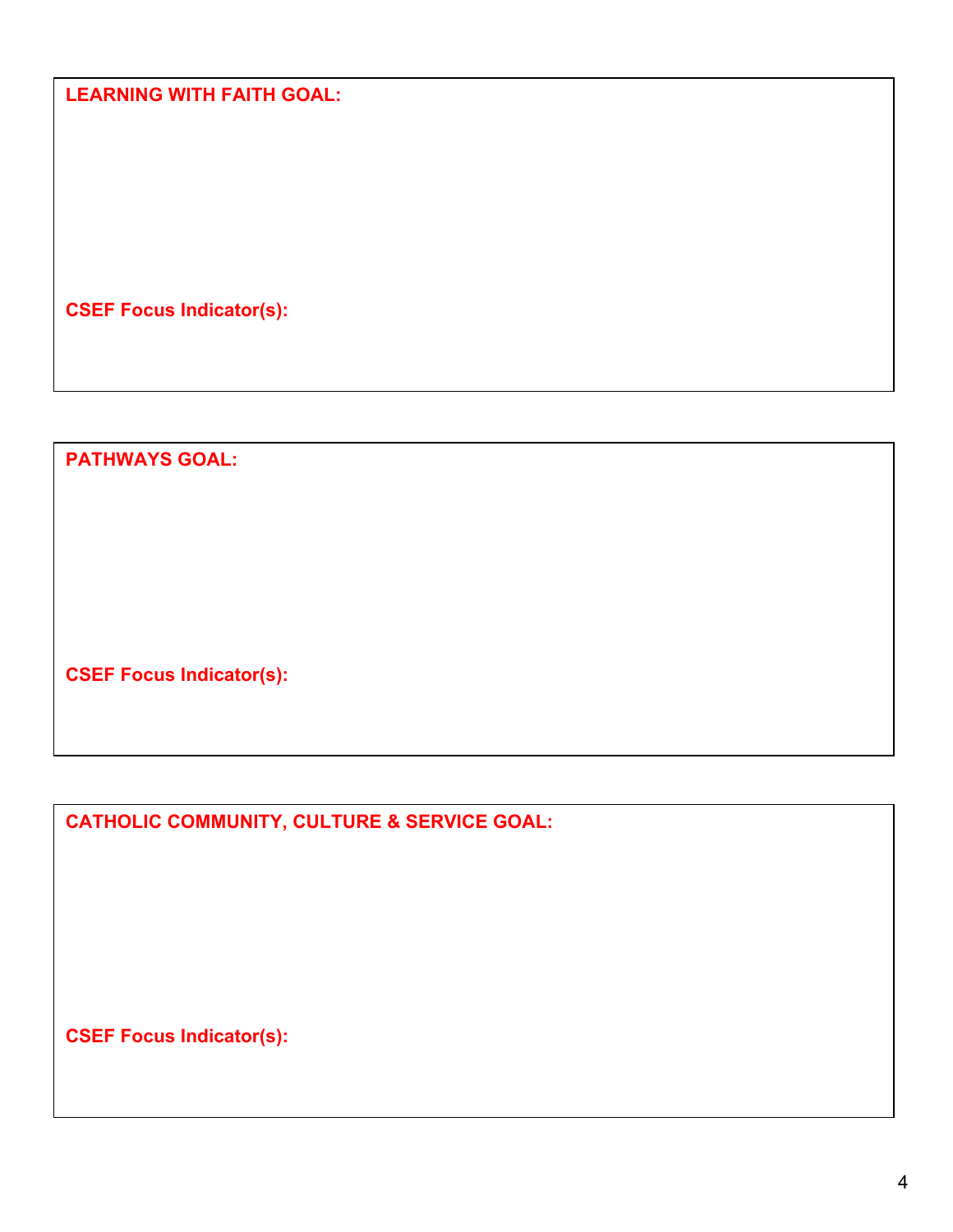## Targeted Actions

1.

## Targeted Actions

1.

### Targeted Actions

1.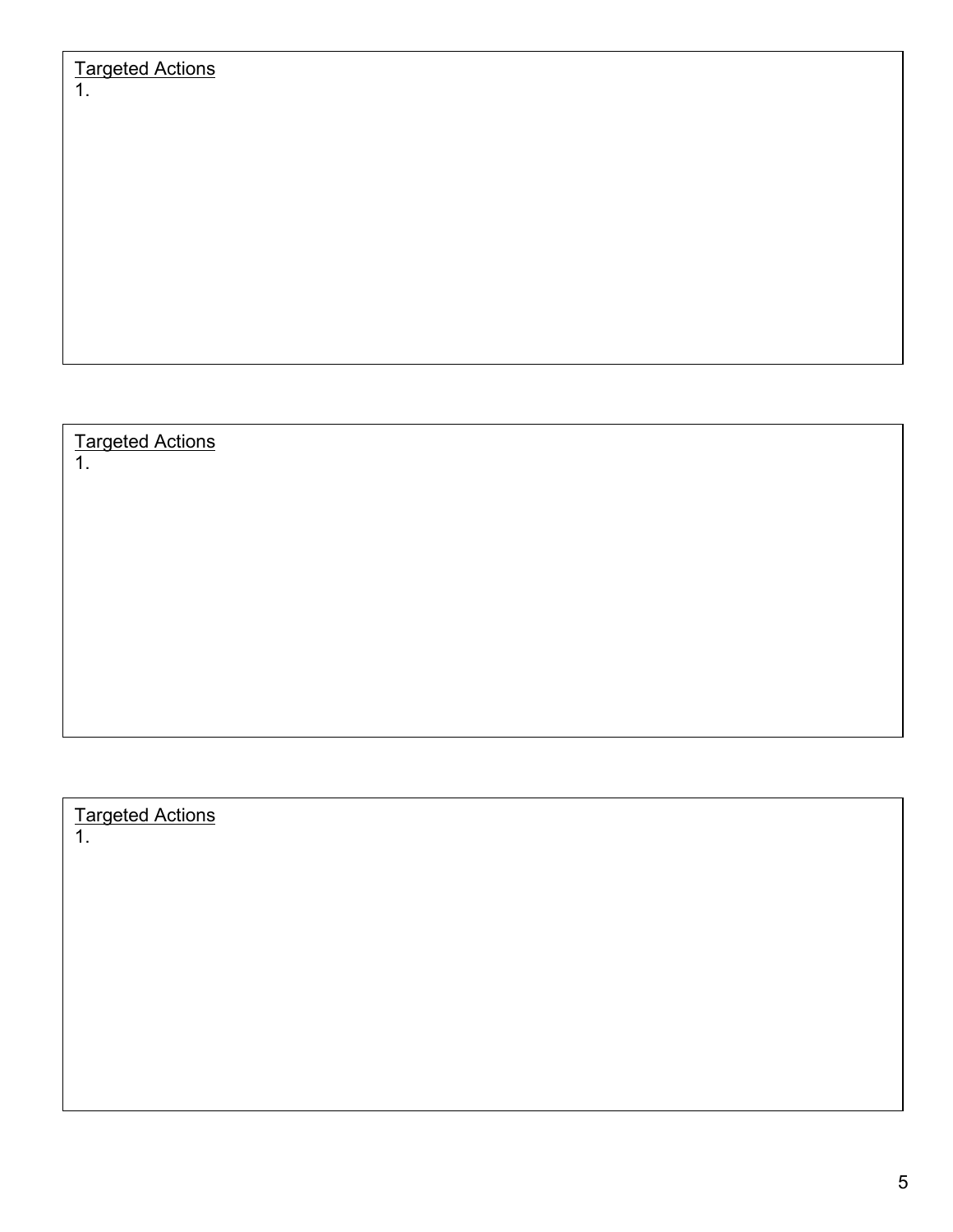## **PROFILE FORM B: ONGOING IMPROVEMENT PLAN MONITORING**

(Board Improvement Plan/School Improvement Plan Goals and Strategies)

| <b>LEARNING WITH FAITH:</b><br><b>Evidence of Implementation</b> | <b>PATHWAYS:</b><br><b>Evidence of Implementation</b> | <b>CCCS:</b><br><b>Evidence of Implementation</b> |  |  |
|------------------------------------------------------------------|-------------------------------------------------------|---------------------------------------------------|--|--|
| <b>Monitoring Cycle 1 (September - November)</b>                 |                                                       |                                                   |  |  |
|                                                                  |                                                       |                                                   |  |  |
|                                                                  |                                                       |                                                   |  |  |
|                                                                  |                                                       |                                                   |  |  |
|                                                                  |                                                       |                                                   |  |  |
|                                                                  |                                                       |                                                   |  |  |
|                                                                  |                                                       |                                                   |  |  |
|                                                                  |                                                       |                                                   |  |  |
|                                                                  |                                                       |                                                   |  |  |
|                                                                  |                                                       |                                                   |  |  |
|                                                                  |                                                       |                                                   |  |  |
| <b>Monitoring Cycle 2 (December - February)</b>                  |                                                       |                                                   |  |  |
|                                                                  |                                                       |                                                   |  |  |
|                                                                  |                                                       |                                                   |  |  |
|                                                                  |                                                       |                                                   |  |  |
|                                                                  |                                                       |                                                   |  |  |
|                                                                  |                                                       |                                                   |  |  |
|                                                                  |                                                       |                                                   |  |  |
|                                                                  |                                                       |                                                   |  |  |
|                                                                  |                                                       |                                                   |  |  |
|                                                                  |                                                       |                                                   |  |  |
|                                                                  |                                                       |                                                   |  |  |
| <b>Monitoring Cycle 3 (March - May)</b>                          |                                                       |                                                   |  |  |
|                                                                  |                                                       |                                                   |  |  |
|                                                                  |                                                       |                                                   |  |  |
|                                                                  |                                                       |                                                   |  |  |
|                                                                  |                                                       |                                                   |  |  |
|                                                                  |                                                       |                                                   |  |  |
|                                                                  |                                                       |                                                   |  |  |
|                                                                  |                                                       |                                                   |  |  |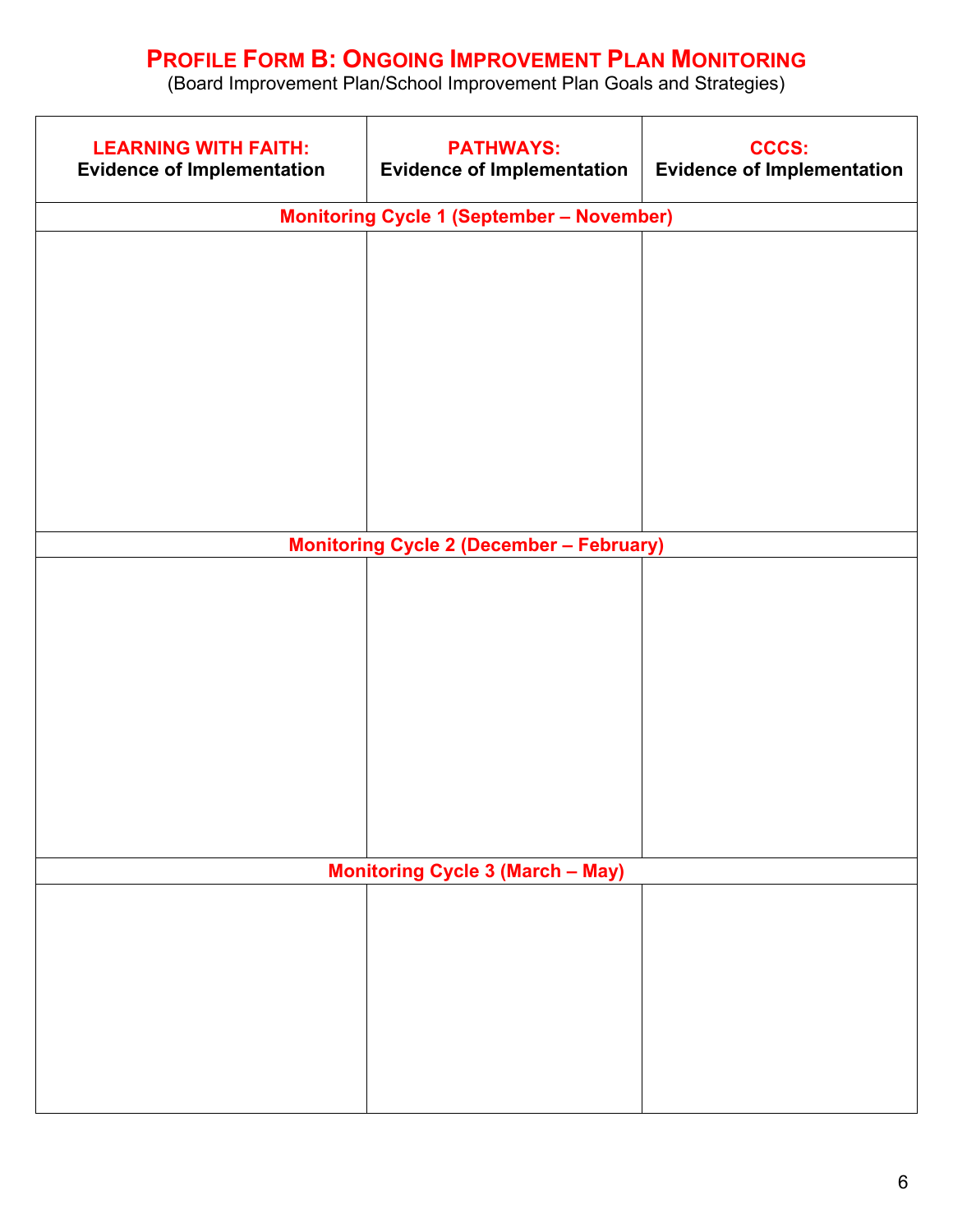| <b>LITERACY:</b><br><b>Evidence of Implementation</b> | <b>NUMERACY:</b><br><b>Evidence of Implementation</b> |  |  |  |
|-------------------------------------------------------|-------------------------------------------------------|--|--|--|
| <b>Monitoring Cycle 1 (September - November)</b>      |                                                       |  |  |  |
|                                                       |                                                       |  |  |  |
|                                                       |                                                       |  |  |  |
|                                                       |                                                       |  |  |  |
|                                                       |                                                       |  |  |  |
|                                                       |                                                       |  |  |  |
|                                                       |                                                       |  |  |  |
|                                                       |                                                       |  |  |  |
|                                                       |                                                       |  |  |  |
|                                                       |                                                       |  |  |  |
| <b>Monitoring Cycle 2 (December - February)</b>       |                                                       |  |  |  |
|                                                       |                                                       |  |  |  |
|                                                       |                                                       |  |  |  |
|                                                       |                                                       |  |  |  |
|                                                       |                                                       |  |  |  |
|                                                       |                                                       |  |  |  |
|                                                       |                                                       |  |  |  |
|                                                       |                                                       |  |  |  |
|                                                       |                                                       |  |  |  |
|                                                       |                                                       |  |  |  |
|                                                       |                                                       |  |  |  |
| <b>Monitoring Cycle 3 (March - May)</b>               |                                                       |  |  |  |
|                                                       |                                                       |  |  |  |
|                                                       |                                                       |  |  |  |
|                                                       |                                                       |  |  |  |
|                                                       |                                                       |  |  |  |
|                                                       |                                                       |  |  |  |
|                                                       |                                                       |  |  |  |
|                                                       |                                                       |  |  |  |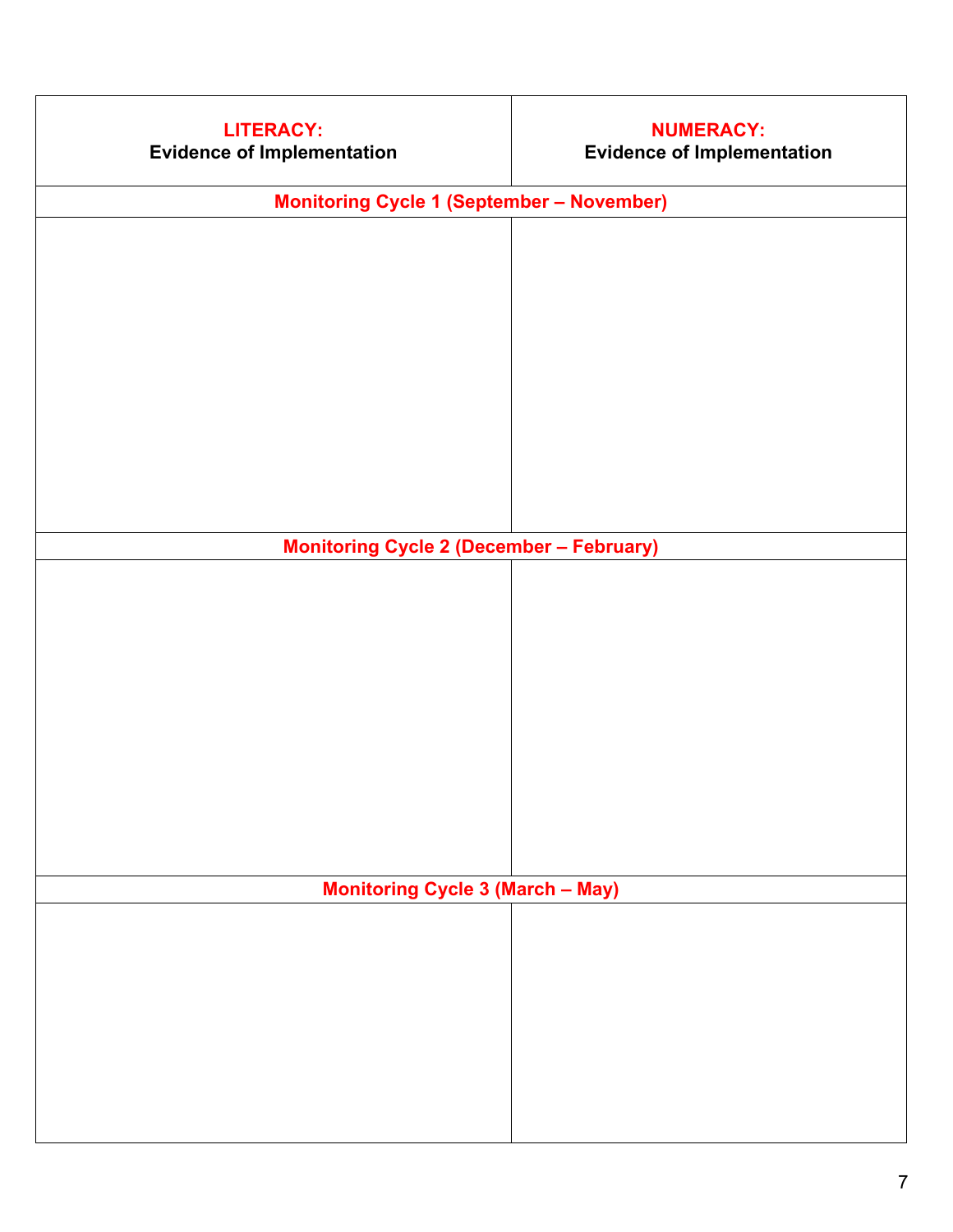## **BOARD AND SCHOOL IMPROVEMENT PLANNING CYCLE**

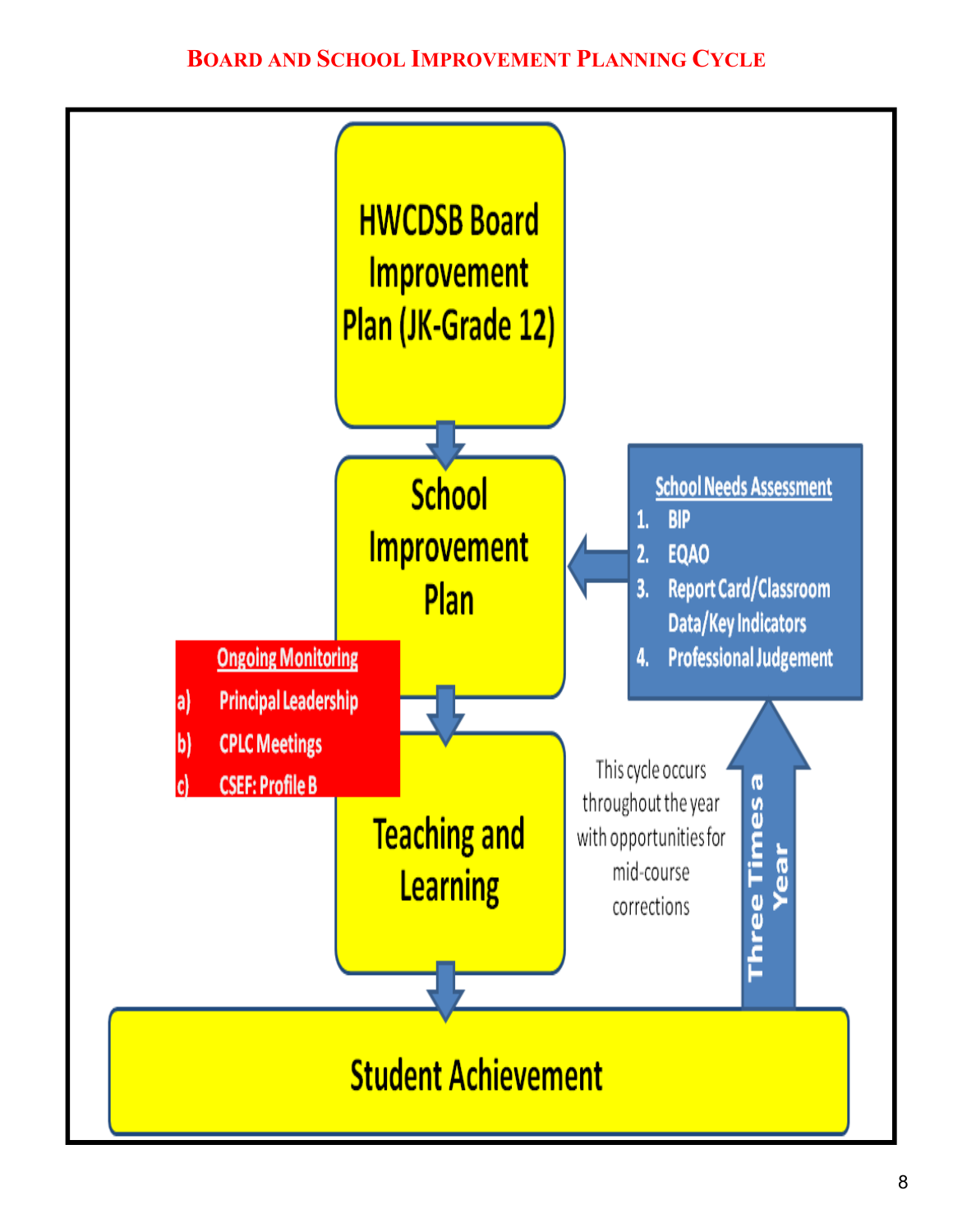## THE CATHOLIC SCHOOL EFFECTIVENESS FRAMEWORK  $(JK - GRAPH2)$

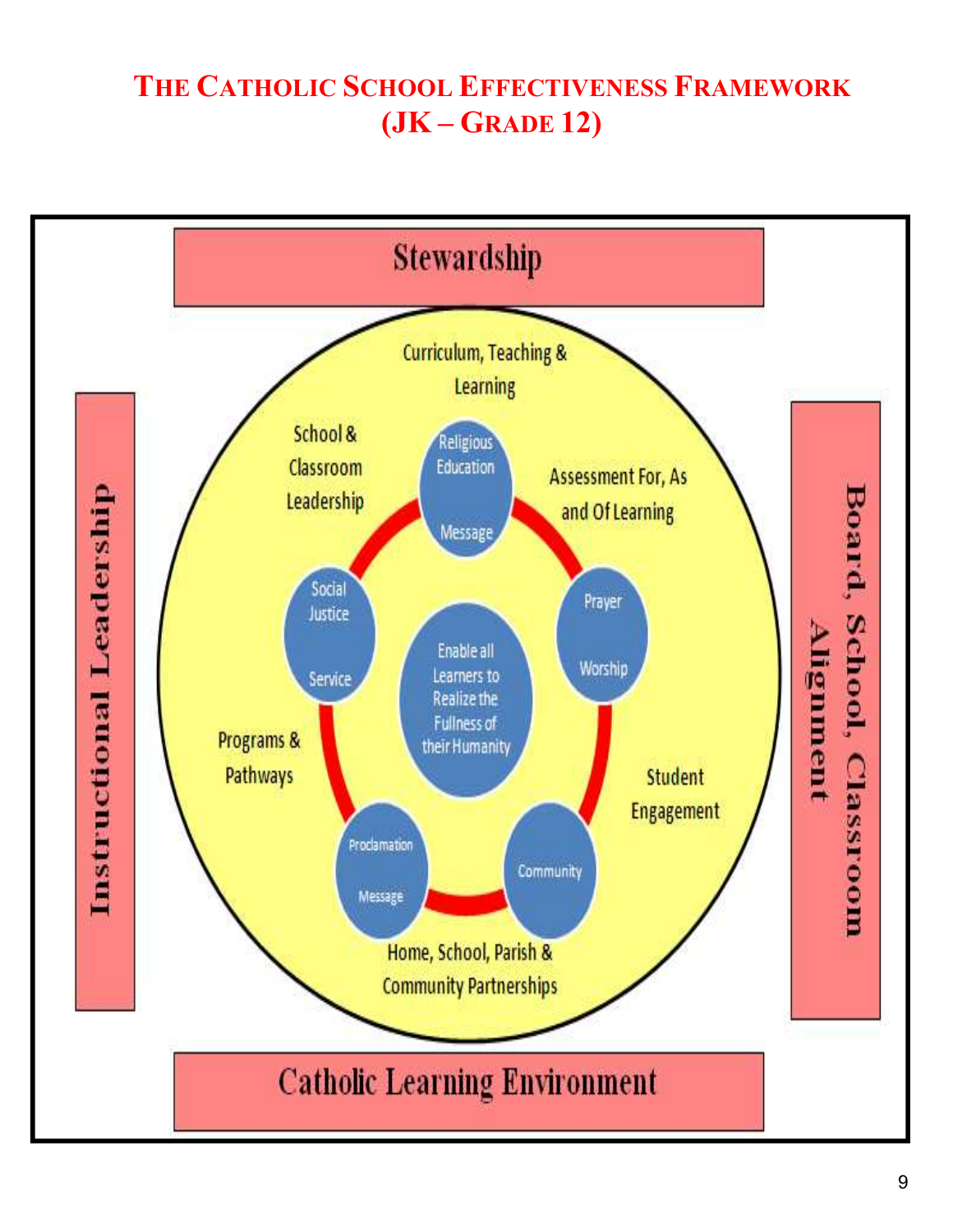# **CSEF**

# **LEARNING WITH FAITH: COMPONENTS & INDICATORS**

### **F1. RELIGIOUS EDUCATION/MESSAGE**

#### **Indicators**

F1.1 Religious Education and activities are consistently given highest priority.

F1.2 The integration of faith and culture is achieved.

F1.3 The authentic message of the Church is taught.

F1.4 Catholic traditions are kept alive.

F1.5 The Social Teaching of the Church is disseminated and followed.

### **F2. SOCIAL JUSTICE/SERVICE**

#### **Indicators**

F2.1 Witness to Christian principles is evident through observable action. F2.2 The school provides witness to the Corporal and Spiritual Works of Mercy. F2.3 Witness to the Social Teaching of the Church is explicit and evident. F2.4 The prophetic role of the school is evident.

#### **F3. COMMUNITY Indicators** F3.1 The Gospel model of servant-leadership is evident. F3.2 The school reflects a welcoming and friendly Christian environment. F3.3 Equality, justice and Christian charity are evident. F3.4 The climate of the school reflects a caring and respectful community.

#### **F4. PRAYER/WORSHIP**

#### **Indicators**

F4.1 The school community is Jesus-centered. F4.2 The routine of school life is enriched by a structure of meaningful worship.

F4.3 Prayer is central in the life of the school.

F4.4 A vibrant sacramental life is evident.

#### **F5. PROCLAMATION/MESSAGE**

#### **Indicators**

F5.1 The school displays visible signs of a Catholic community. F5.2 School activities and projects reflect Catholic values. F5.3 The school climate is conducive to learning. F5.4 Respect for and reverence to creation and the natural environment is evident.